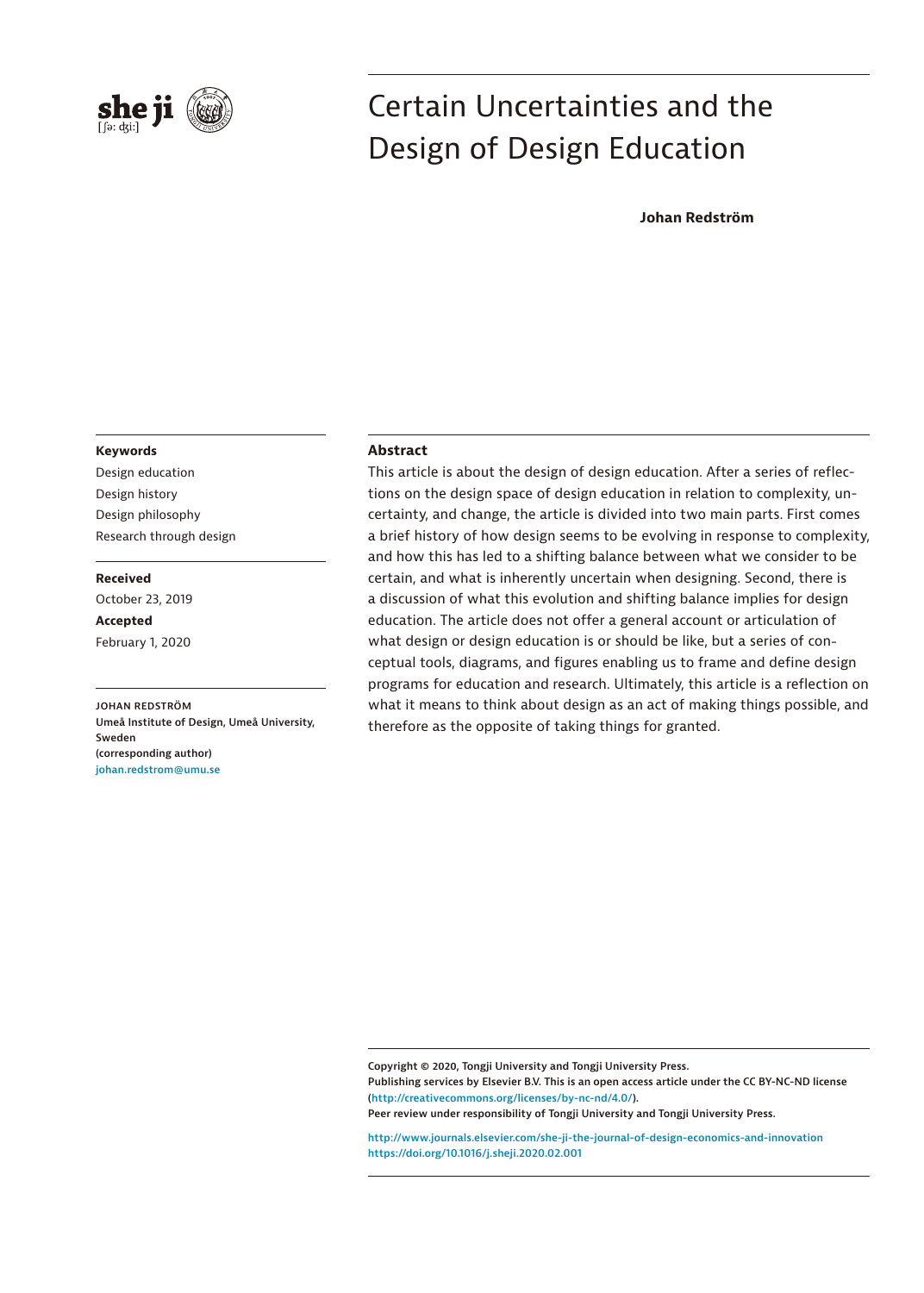## **Introduction**

In this article I will present some of the conceptual tools I have come up with to try and deal with issues of scope, complexity, uncertainty, and change in design and design education. The notions, diagrams, and ideas I would like to discuss here in one way or another all address how design evolves over time and where that leaves us now. The purpose of these reflections is not to describe what design or design education is or should be, but to better understand the design space we are working with as we create programs for education and research. Perhaps this article can be visualized as an attempt to take an imaginary walk in this space, looking at its structure, and considering what is visible from different positions and perspectives. It is a discussion of what it means to think about design as the act of making things possible.

There are certain things we can say about what designing is. But much about design is also uncertain. Part of what defines design practice is how we balance certainty and uncertainty—while we may have the ambition to look at a design issue or situation with as open eyes as possible, explicitly seeking new perspectives and knowledge as we approach it, we at the same time also put our trust in pre-established structures, processes, and methods to support us making it through.

Similar things can be said about what it is like to educate designers. On the one hand, we identify which tools, skills, methods, processes, and so on we believe a student needs to know to competently enter the design profession. On the other, there are also many things we do not know about the future of designing, such as what it will take to thrive in the design profession even as it changes and evolves. There is a difficult trade-off here between honing the skills of contemporary practice and taking the risk of developing competence in areas that may or may not become more important later on. How an institution handles this trade-off between certain and uncertain aspects of design and designing will be one of the defining characteristics of its design education. Whether we like or not, it is quite clear that one cannot simply assume things about design: to design is the opposite of taking things for granted.

The importance of not taking things for granted has, however, increased significantly in recent years. If we imagine that there is a balance between certain and uncertain things in design, between established foundations on one side and the need to revise or replace them in light of contextual and other changes on the other, the issue of sustainability is quickly shifting weight towards the need-for-change side—much of what we have come to take for granted in design cannot be sustained. Futures have never been certain, and are thus notoriously difficult to predict, and yet there is unprecedented scientific agreement about the certainty of what lies ahead should we not change. To understand what this implies for design and how we educate designers is critical, as failing to do so very likely will result in education even further reinforcing ways of living, doing, and thinking that we now know cannot be sustained. This is a significant shift in the balance between certain and uncertain aspects of design education. In other words, we cannot ignore the issue of how to *make design less certain of itself.*

In the following paragraphs I will argue that not taking "things" for granted is not a new idea coming about as a response to the seriousness of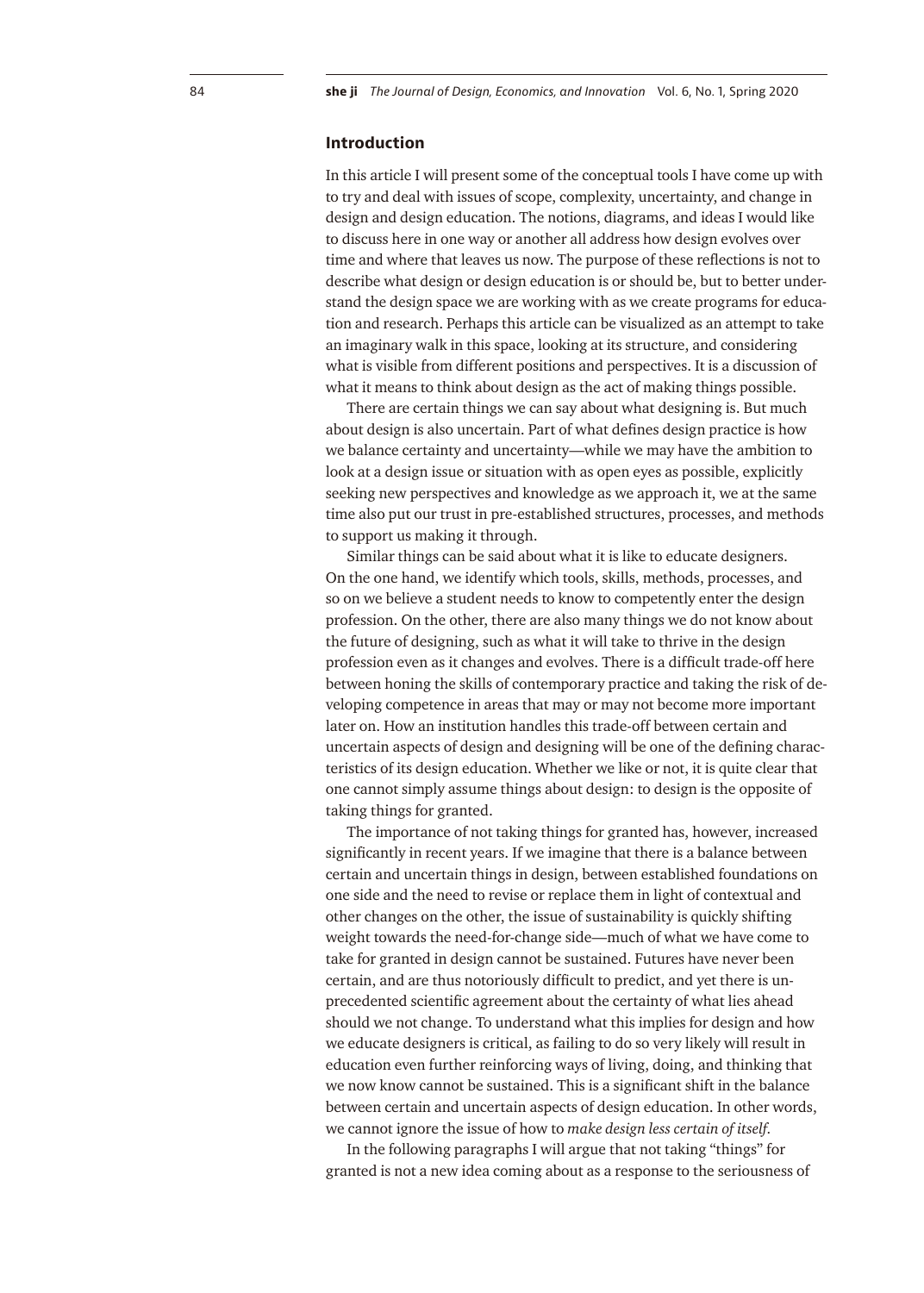- <span id="page-2-0"></span>**1 John Chris Jones,** *Design Methods***, 2nd ed. (New York: Van Nostrand Reinhold, 1992), 15–26.**
- <span id="page-2-1"></span>**2 Ibid., 42.**

our current situation, but rather something that—if we look closely—has been central to how design has been developing since its very beginning. The first part of the article is a historical overview of how design has responded to increasing complexity and uncertainty, and why a key reason design seems to be constantly expanding can be found in a constant and critical questioning of what making is and could be. Based on this, the second part of the article turns to issues in the design of design education related to the changes that have taken place over time and the challenges these might bring to our current efforts. Finally, I will outline the distinction between design as something given and as something constantly in the making, and argue that both research and theory will be awarded new roles. "Designing" is thus not something one is instructed how to do, but something one learns how to create.

# **Coping with Complexity**

The process of design emerging out of crafts was well under way for a long time when industrial design was born. In his seminal book on design methods, John Chris Jones outlines a history of designing that was moving from traditional crafts, to design-by-drawing, and then towards new methods beyond drawing, as it lacks the perceptual span necessary for dealing with contemporary problems.**[1](#page-2-0)** In many ways, his is a narrative describing what is required of design to cope with ever-increasing complexity. In comparison to how traditional craft approached improvement via gradual refinement over time, design-by-drawing offered a greater perceptual span both in terms of managing size (the scale drawing) and production (as it supports both overview and detail: work can be divided, planning and building coordinated, and so on). But Jones goes on to discuss why modern design problems are even more complicated than traditional ones, requiring new methods with even greater perceptual span, coming to the conclusion that

"The search space in which we have to look for feasible new systems, composed of radically new products and components, is too big for rational search and too unfamiliar to be penetrated and simplified by the judgments of those whose education and experience has been limited to the existing design and planning professions. Clearly, we need 'multi-professional' designers and planners whose intuitive leaps are informed by knowledge and experience of change at all levels from community action to component design. Equally, we need new methods that provide sufficient perceptual span at each of these levels."**[2](#page-2-1)**

Looking back at design and design education, however, I think Jones's argument can be rephrased as follows: it is not so much that modern design problems are more complex than previous ones, but rather that coping with complexity is a fundamental driver of change in design—the perceived radical increase in complexity is not only because of external change such as societal and technological development, but most importantly also due to an increasing ambition and ability *within* design to both appreciate and address such complexity. In other words, had design problems changed so much and become so much more complex over time, there would be no need or space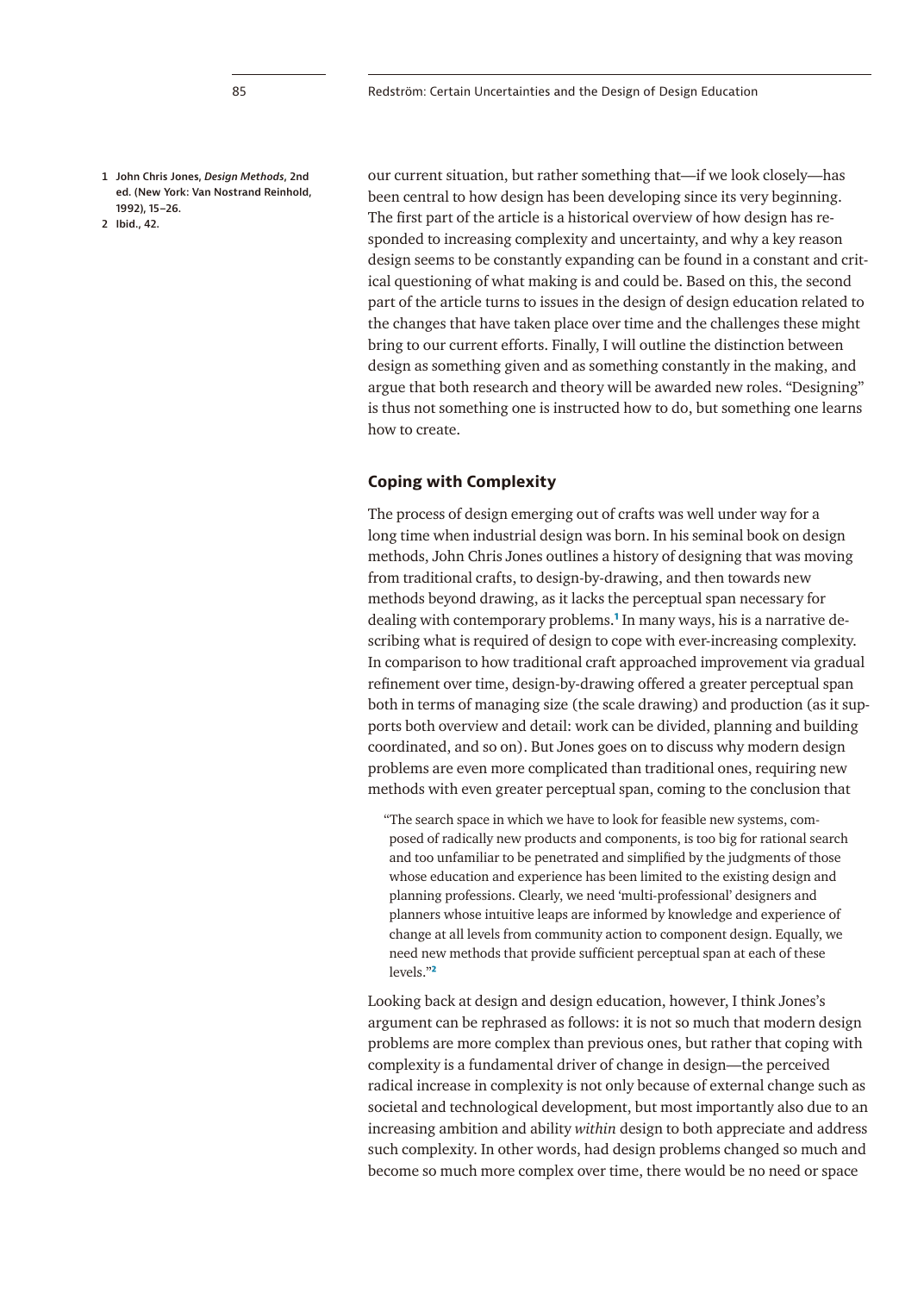- <span id="page-3-0"></span>**3 D. C. Christner,** *The International Encyclopedia of Scientific Tailor Principles for All Kinds and Styles of Garment-Making* **(Philadelphia: [S. M. Larzelere, printer], 1885), 157, available at [https://archive.](https://archive.org/details/internationalenc00chri) [org/details/internationalenc00chri](https://archive.org/details/internationalenc00chri).**
- <span id="page-3-1"></span>**4 "Oral History Interview with Anni Albers, 1968 July 5," Archives of American Art, Smithsonian Institution, online, accessed February 9, 2020, [https://](https://www.aaa.si.edu/collections/interviews/oral-history-interview-anni-albers-12134) [www.aaa.si.edu/collections/interviews/](https://www.aaa.si.edu/collections/interviews/oral-history-interview-anni-albers-12134) [oral-history-interview-anni-albers-12134](https://www.aaa.si.edu/collections/interviews/oral-history-interview-anni-albers-12134).**

left for craft—but there is, and a substantial part of the design world still deals with matters of form and material. Beyond responding to needs and other external pressures, there was a significant element of choice in design wanting to engage and explore alternatives beyond its previous scope.

Before looking for possible internal motivations for engaging with ever increasing levels of complexity, however, we need to unpack the notion of complexity itself, and what Jones calls its search space. If we think of design as emerging out of traditional crafts, and take making rather than planning as its creative foundation, then the making of everyday things before designing focused on creating things with just a few functions. Most of the time something would be made with few materials, by a small group (or even just one craftsperson) and almost always intended for a particular customer and a well-known, specific context for use. The creative practices that formed in and around such circumstances could therefore afford to rely extensively on previous experience. Improvement through gradual refinement over time was not necessarily (and certainly not only) because of limitations to the perceptual span of the methods used, but because it was effective—when a context is stable enough, previous experience can serve as a useful foundation for future action.

Consider the craft of tailoring: its materials are mostly familiar, as are its tools and techniques. Many of the garments a tailor makes would be based on templates that have been refined over the years. And further, there are ways of finding out what is not known: measurements can be taken, preferences in fit noted, age and life habits accounted for (to determine how much margin to include in the waist). In an early example of design research, "The International Encyclopedia of Scientific Tailor Principles for All Kinds and Styles of Garment-Making" from 1885, D.C. Christner states the following towards the end of a section on tailor finishings:

"We have given the above, because they represent standard-methods; the principles of which, will ever remain the same; and which, cannot be effected by fashion—as they can be adjusted to every conceivable style."**[3](#page-3-0)**

The situation designing emerged from is not just one of relatively low (perceived) complexity, it is also one where the process of making relied on existing knowledge to a significant degree, and where the new knowledge obtained during the process was primarily used to make adjustments. It is however important to remember that this is not the same as to say that an outcome is somehow determined by this, or that there is no room for experimentation or innovation. On the contrary, there is considerable freedom. For instance, a weaver might be using tools, techniques, and materials that have been used for centuries, even millennia, and yet engage in a process where the outcome is anything but completely determined.

What is discussed above as the known vs. unknown aspects of the design situation concern what we can say and know about the design space *as such*  at the outset, not what we decide to do with that knowledge. Anni Albers, once a student at the Bauhaus and later head of the weaving department at Black Mountain College, provides a beautiful example of how this issue can be addressed in design education:**[4](#page-3-1)**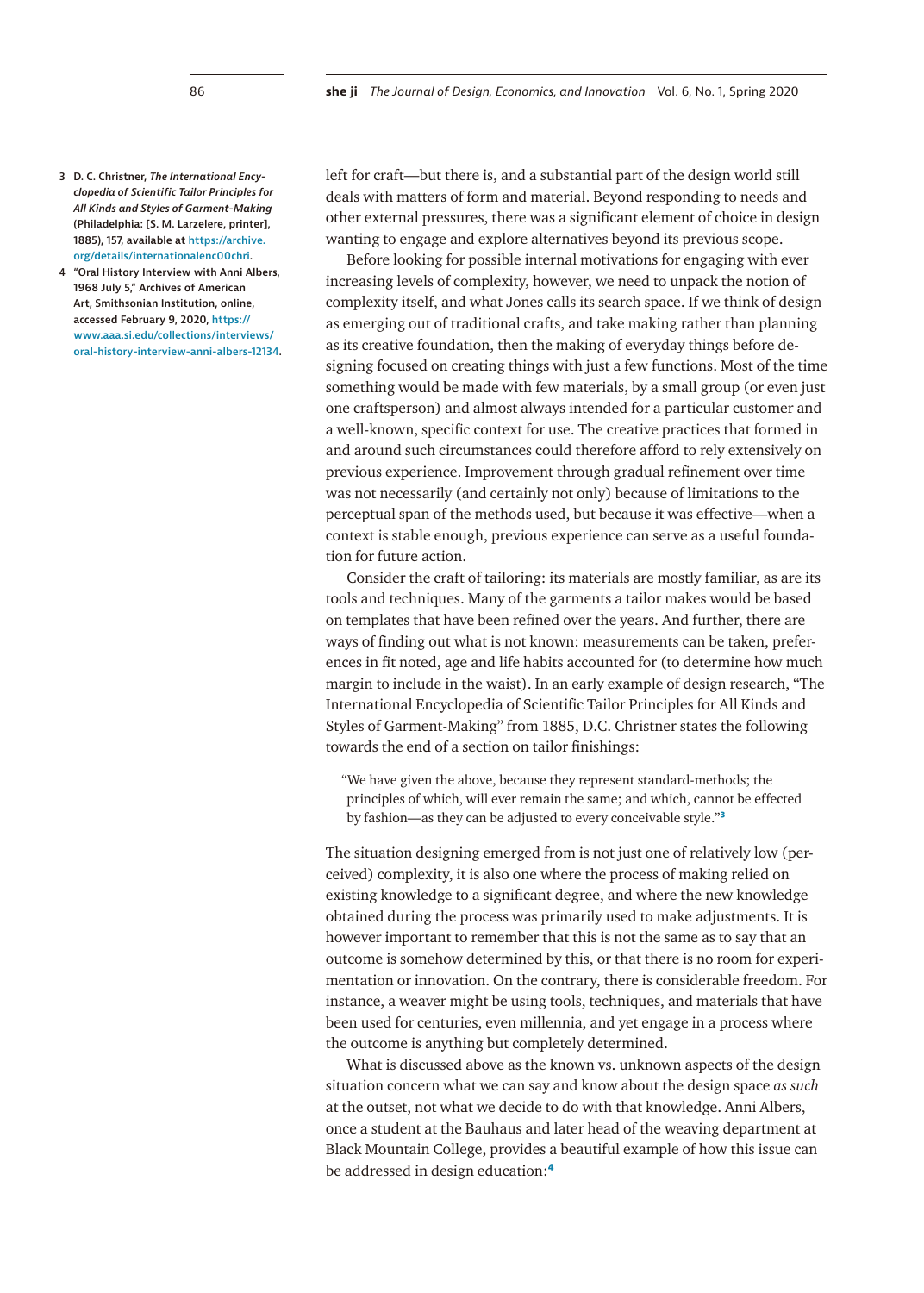<span id="page-4-0"></span>**5 Clive Dilnot, "The Matter of Design,"**  *Design Philosophy Papers* **13, no. 2 (2015): 116, DOI: [https://doi.org/10.1080/1448713](https://doi.org/10.1080/14487136.2015.1133137) [6.2015.1133137](https://doi.org/10.1080/14487136.2015.1133137).**

"**SEVIM FESCI**: What is your method of teaching? How do you…? **ANNI ALBERS**: Well, maybe it's an exaggerated term to call it 'method' at all. But I tried to put my students at the point of zero. I tried to have them imagine, let's say, that they are in a desert in Peru, no clothing, no nothing, no pottery even at that time (it has been now proven that, archaeologically, textiles have come before pottery), and to imagine themselves at the beach with nothing. And what do you do? There are these fish at the Humboldt Current, marvelous fish swimming by, the best in the world in fact, because of the cold current there. And it's hot and windy. So what do you do? You wear the skin of some kind of animal maybe to protect yourself from too much sun or maybe the wind occasionally. And you want a roof over something and so on. And how do you gradually come to realize what a textile can be? And we start at that point. And I let them use anything, grasses, and I don't know what. And let them also imagine what they were using at that point. Did they take the skin of fish and cut it into strips possibly to make longitudinal elements out of which they could knot something together to catch the fish? And get carrying materials in that way.

**SEVIM FESCI**: Quite a bit of imagination there.

**ANNI ALBERS**: Exactly. Absolutely inventing something. And gradually then we invented looms out of sticks and so on. And the Peruvian back strap loom. And once they understand these basic elements—that the Peruvian back strap loom has embedded in it everything that a high power machine loom today has. And they understand it in a completely different sense than walking into a factory and seeing these things operate because they know what is necessary and what kind of inventions have occurred in the course of history. Well, this is a very rough way of doing it. So it goes back to imagination and invention."

Looking back at the time when design emerged, at least three different dimensions of complexity were coming into view: which things are being made (the results and outcomes); what the design process is like, (individual, collaborative, or participatory work); and for whom and for what the design is destined (the use situation) ([Figure 1](#page-5-0)).

Design seems to be constantly expanding its scope and reach. Traditional crafts did not evolve in this way. What makes designing so different? There are several potential explanations to consider. One option is in line with the characteristics of industrial capitalism—to quote Clive Dilnot

"…as a professional activity design does not occur, does not happen, only or even largely through its own volition. Rather, design—modern design, professional design—is called into being by industrialization and is so in order to do a specific job."**[5](#page-4-0)**

Industrial design came about for many reasons, but one cannot escape the fact that had there not been industry, with its drives, needs, and an inherent orientation towards growth, there would not have been industrial design. A second potential explanation might be found by searching for colonialist traits and tendencies. Though rarely explicitly colonial in its intention, something still happens when the notion of "making something for someone" is transformed by the capacity to make things not for a few people, but for hundreds or thousands of people elsewhere in the world—a transformation even further accelerated by using or exploiting people's needs and desires in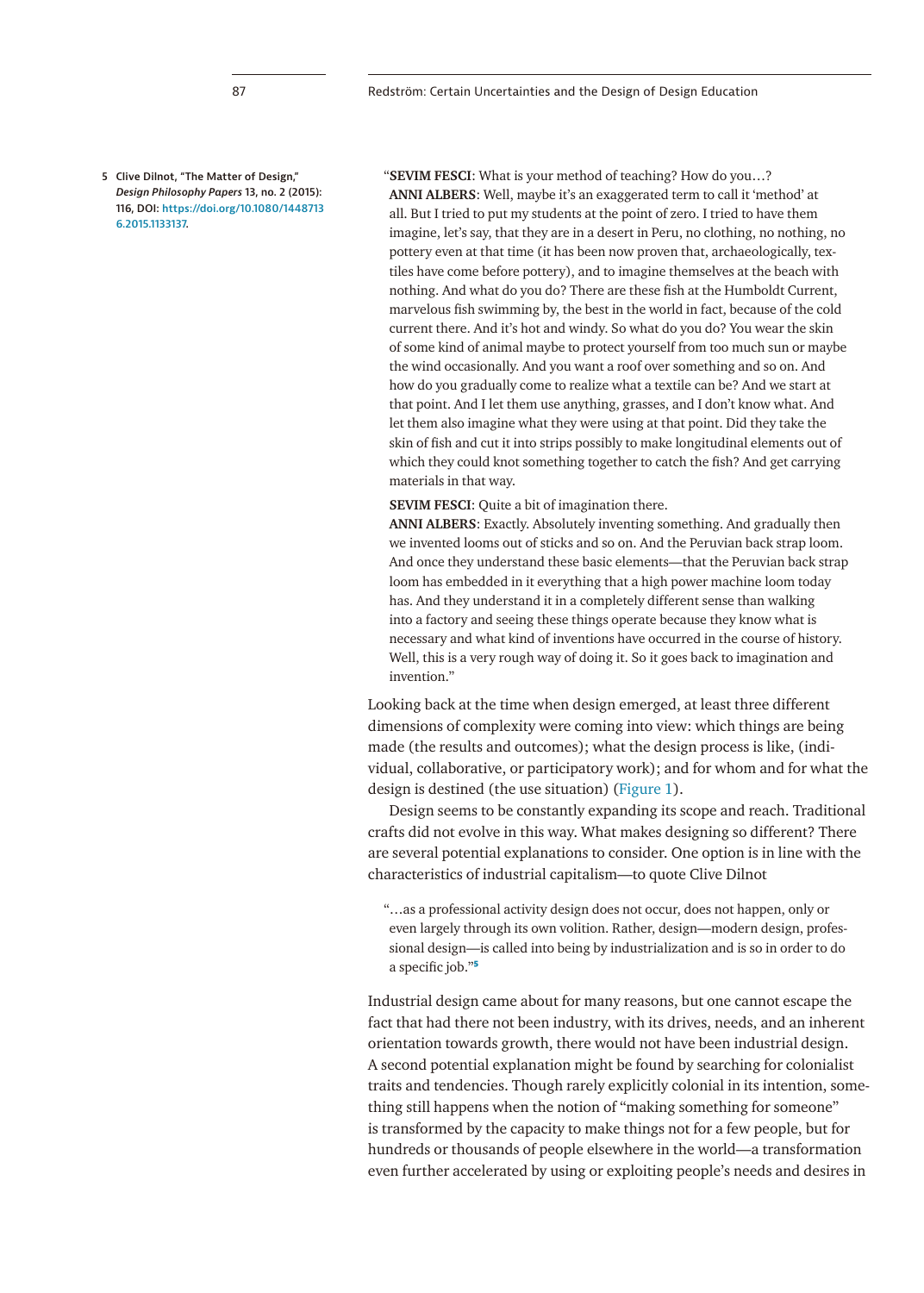<span id="page-5-0"></span>**Three aspects of complexity in design: the complexity of the things we aim to create (the outcome); the complexity of the design process, including the design situation, methods, etc. (the process); and the complexity of the intended use situation, including how far it reaches beyond the designers' own context (the use). © 2020 by Johan Redström.**



<span id="page-5-1"></span>**6 Walter Gropius, "Principles of Bauhaus Production: Dessau," in** *Programs and Manifestoes on 20th-Century Architecture***, ed. Ulrich Conrad (1926; Cambridge, MA: MIT Press, 1970), 95–97.**

various ways. Strictly speaking, design might not be in the business of telling people how to live their lives, or what to appreciate and value, but the actual outcome is sometimes remarkably close to such ambitions.

Contemporary challenges, such as sustainability (in the wider sense), will require us to contend with many historical factors. However, there is also hope to be found in reflecting on this process of constant expansion, and as we look for other perspectives on what fundamental reasons for change there might be. And so let us take another look.

## **Making Design**

Design emerged out of a fundamental rupture in making: a deep split that occurred as people began to use machines to make, or rather to produce things. In traditional crafts, there is a unity to the work, and making also entails the producing of the actual thing. As machines took over, and the unity of making and production was lost, much of what was previously taken for granted with respect to the ethics and aesthetics of making could not be sustained. But, this also meant that making was now free from production: the ultimate purpose of making was no longer tied to producing that thing in the end, but could become something else. Indeed, this could be seen as either loss or liberation (or indeed both)—making *had* to become something else. And the new idea about making that was planted, nourished, and cultivated in places such as the Bauhaus was that making could be about finding things out.

At first, to not take things for granted but instead find things out meant precisely that: to actually find the things that would be suitable and worthy of mass replication. Consider the following excerpts from Walter Gropius's "Principles for Bauhaus Production: Dessau" in 1926:**[6](#page-5-1)**

"This research into the nature of objects leads to the conclusion that by resolute consideration of modern production methods, constructions, and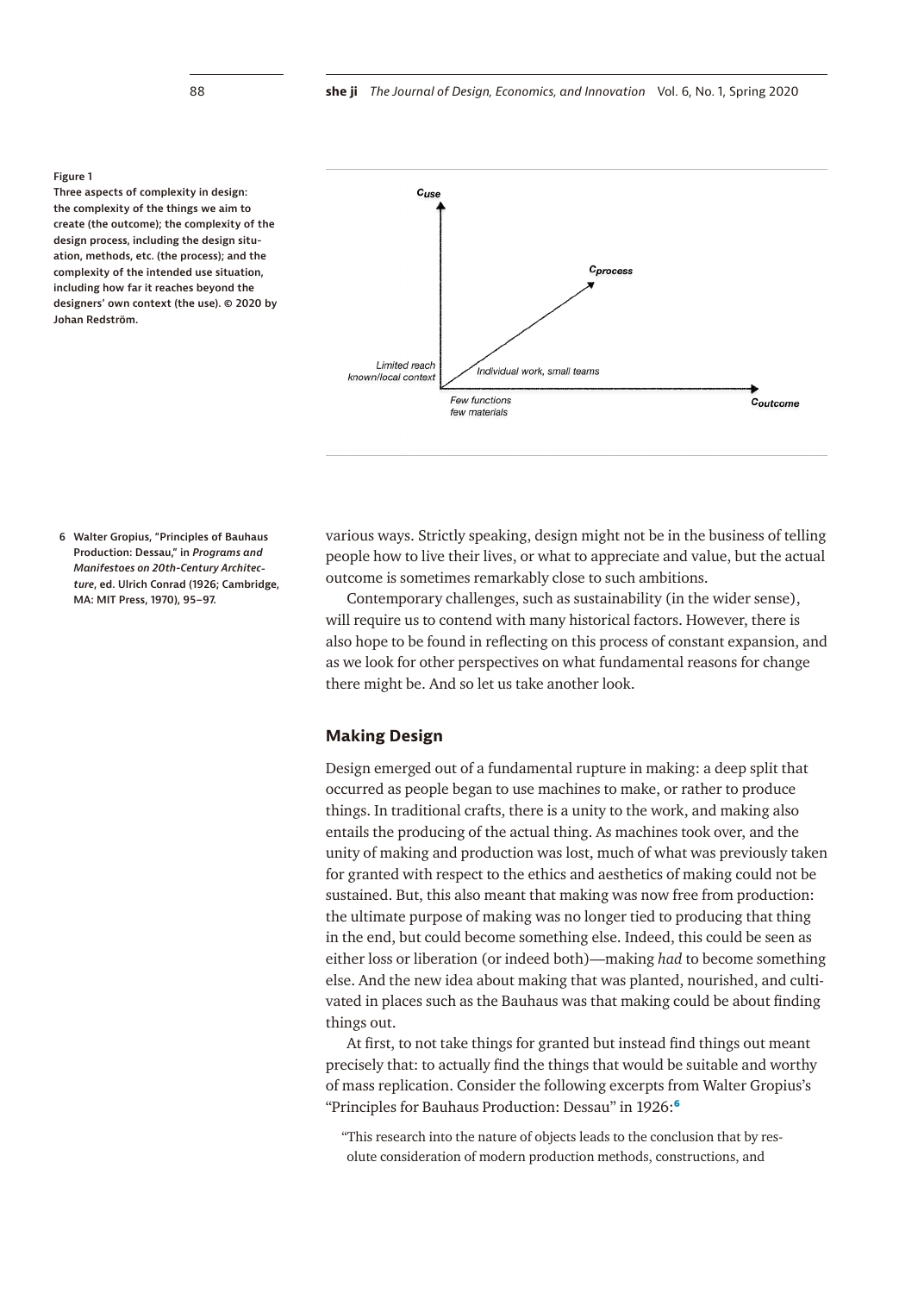materials, forms will evolve that are often unusual and surprising, since they deviate from the conventional (consider, for example, the changes in the design of heating and lighting fixtures).

"It is only through constant contact with newly evolving techniques, with the discovery of new materials, and with new ways of putting things together, that the creative individual can learn to bring the design of objects into a living relationship with tradition and from that point to develop a new attitude toward design….

"The Bauhaus workshops are essentially laboratories in which prototypes of products suitable for mass production and typical of our time are carefully developed and constantly improved.

"In these laboratories the Bauhaus wants to train a new kind of collaborator for industry and the crafts, who has an equal command of both technology and form….

"The Bauhaus represents the opinion that the contrast between industry and the crafts is much less marked by the difference in the tools they use than by the division of labor in industry and the unity of the work in the crafts. But the two are constantly getting closer to each other. The crafts of the past have changed, and future crafts will be merged in a new productive unity in which they will carry out the experimental work for industrial production. Speculative experiments in laboratory workshops will yield models and prototypes for productive implementation in factories."

We can clearly see a shift in focus from final product to prototype, and how that shift supported a reorientation of the making process from production towards speculative experimentation. It implied that questions of actual production could be bracketed and, at least to some extent, dealt with in principle. Further, it meant that this emerging practice we now call design was no longer limited by the scale and reach of its own making-production, as traditional crafts were, but able to gradually distance itself from the limitations of any particular kind of making. By leaving the question of actual production open, design could begin to explore making in a much more experimental sense, speculating about change at different scales, and even begin to approach systemic issues. The ingenuity of this reorientation is that design could still be conceived as a matter of making things, and many of the processes could still be very close to prevalent practices in the arts and crafts (in some respects, the distance between Walter Gropius and William Morris is not that great). Nevertheless, this shift towards prototyping opened up for transcending most, if not all, practical and not least conceptual limitations associated with any *particular* act of making.

At its core, that transcendence initiated a transformation of making by means of a reorientation from production to knowledge creation—in other words, a transformation from *making things* to *making things possible*. And it is precisely here that I think we find hope: design does not rest on an idea that we already know how to do things, but rather on doubt, unstable ground, and a profound willingness to question what making things is all about. In many ways, early industrial design was still largely an applied art. The processes used were still very much grounded in individual artistic practice—but there is a fundamental shift taking place as the unity of the work was lost and the very purpose of making redefined.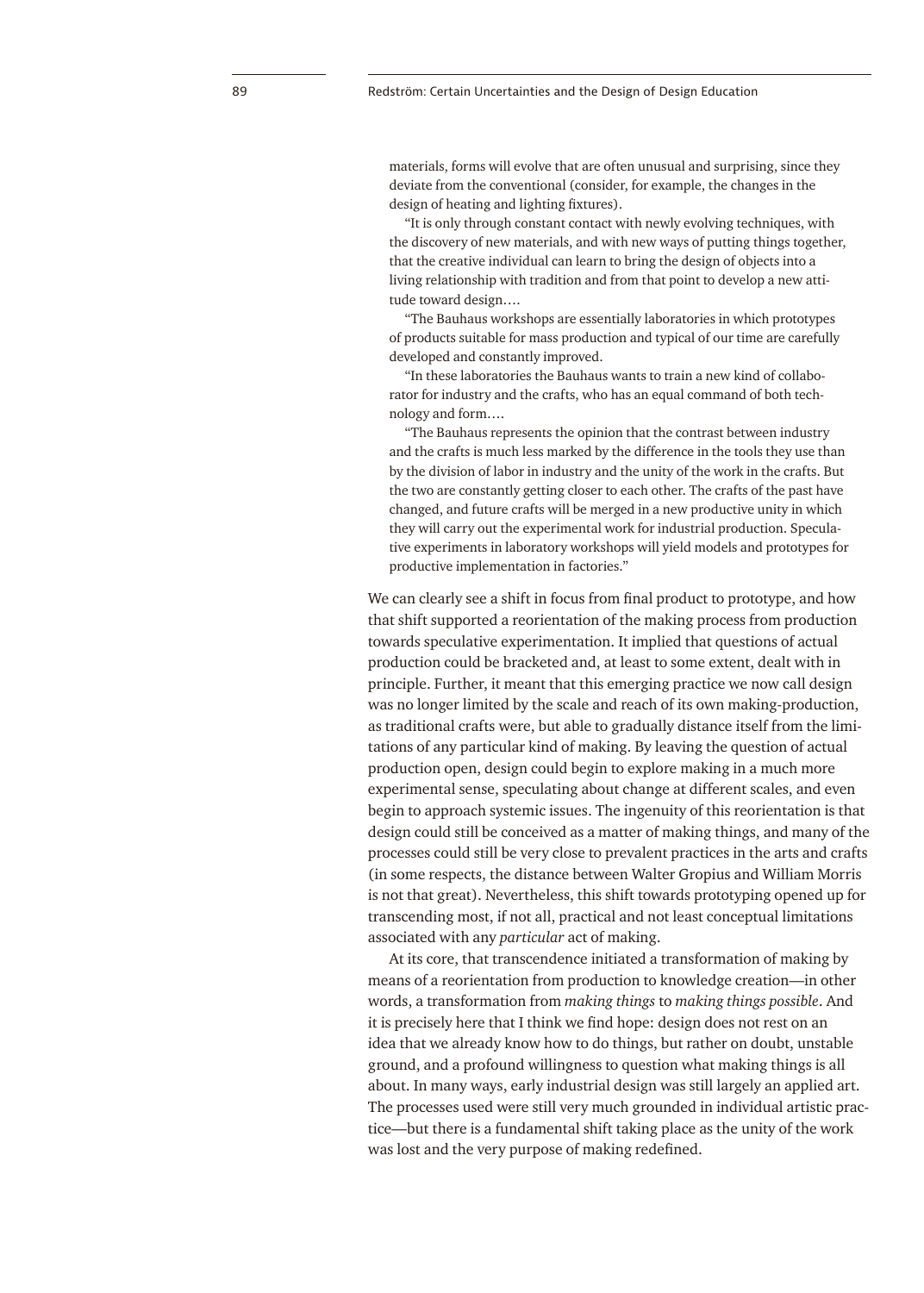- <span id="page-7-0"></span>**7 Tomás Maldonado, "New Developments in Industry and the Training of the Designer,"** *ULM Bulletin 2* **(Ulm: HfG Ulm, 1958), 25–44.**
- <span id="page-7-1"></span>**8 Ibid., 26.**
- <span id="page-7-3"></span><span id="page-7-2"></span>**9 Ibid., 27.**
- **10 Ibid., 34.**

# **From Why, and How, to Who**

This shift in the purpose of making—the idea that we primarily make to make things possible—first came to expression as a shift in focus from final thing to prototype, and thus from final outcome to which designs must be explored to get there. Indeed, as design evolved and began to explore new territories in the design space—which includes engaging in more complex issues—the limitations inherent in an individual artistic process became increasingly salient. And then, at some point, designing was ready to fundamentally question and investigate another aspect of making that had previously been taken for granted: *how* we go about designing.

As an illustration of this critical shift, let us consider another highly influential school in the context of European design education, *Hochschule für Gestaltung Ulm* (HfG Ulm). In the late 1950s the HfG Ulm began to transform design from a primarily individual practice to a collaborative effort. In the second issue of the *Ulm Bulletin*, published in 1958, there is a piece by Tomás Maldonado entitled "New Developments in Industry and the Training of the Designer."**[7](#page-7-0)** Part of it reads

"Today, not only has the true importance of design training been recognized, but the dissemination as well as the discussion of the theme has been fully fostered…. This … would lead one to imagine that the schools of industrial design have already reached their maturity in every country, and all in the same way; in other words, that the question is one of institutions whose goals and methods are finally established."**[8](#page-7-1)**

- "However … these very same [institutions] … show on the other hand a symptomatic state of disorientation regarding what industrial design is and ought to be…."**[9](#page-7-2)**
- "In each of these periods, the producer-consumer relationship differs, for in each one the product functions in a different way. As a result, the design cannot always have the same function or the same significance. In the first of the periods I have just recalled, the designer was the constructor, the inventor, the planner. Henry Ford himself was a great designer of this period. In the second period, the designer was the artist; it matters little whether his aesthetic was popular or purist. In the third period, he will be the coordinator. His responsibility will be to coordinate, in close collaboration with a large number of specialists, the most varied requirements of product fabrication and usage; his will be the final responsibility of maximum productivity in fabrication, and for maximum material and cultural consumer-satisfaction."**[10](#page-7-3)**

If the prototype is a typical example of what came out of design's reorientation with respect to why we make, then inherent in for instance this critique by Maldonado was a new idea about design methods and processes. There is much to be said about design methods, but what is most important here is that discerning methods and methodology became a way of thinking about the design process itself as something separate from the designer, as something we can design—and therefore as something that can be designed in many different ways. In retrospect, and because of the rhetoric at the time, it is tempting to think of this as a matter of making design certain—or more precisely, to do what one can to increase the chances of design resulting in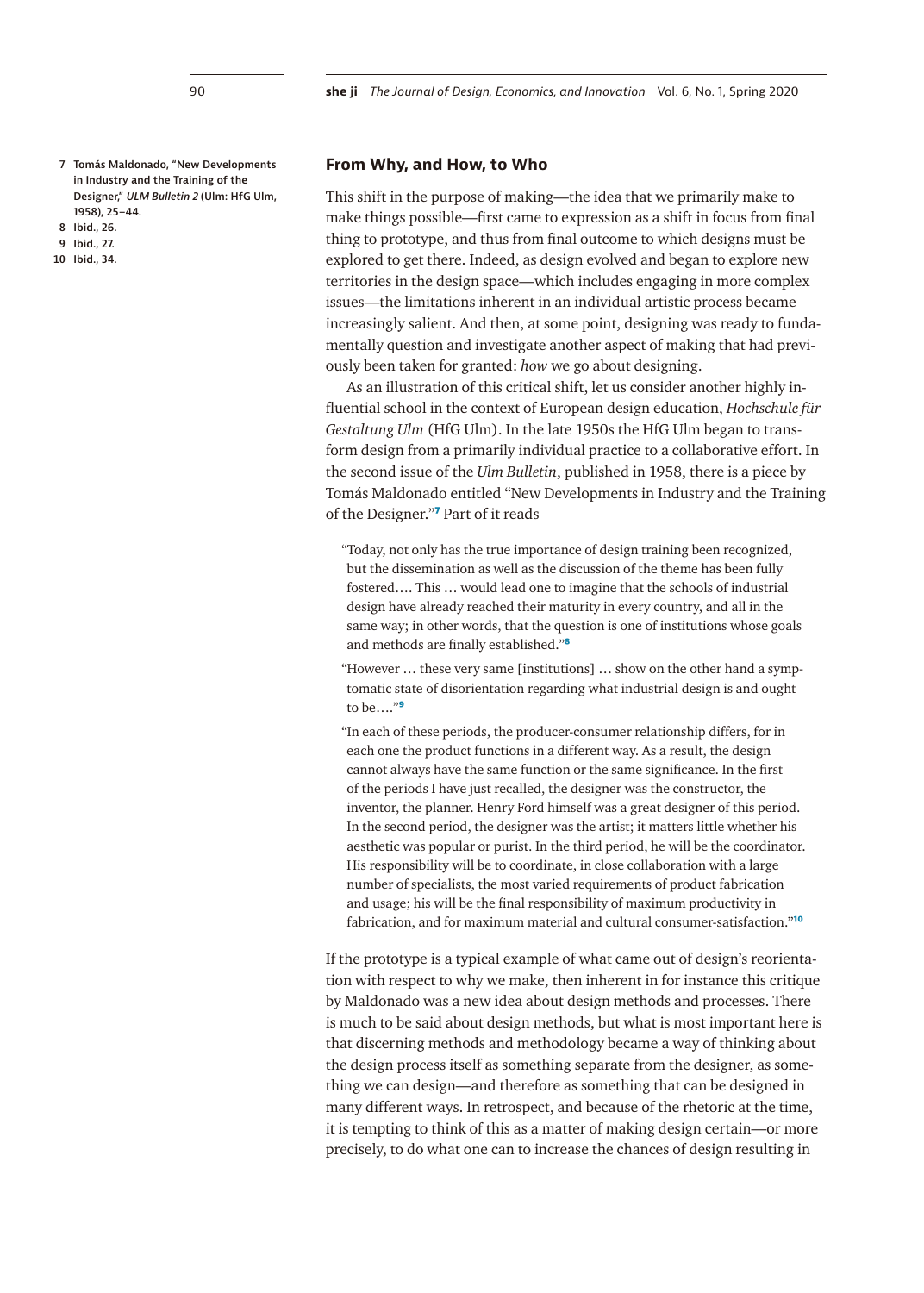- <span id="page-8-0"></span>**11 Jones,** *Design Methods***, 45.**
- <span id="page-8-1"></span>**12 John Christopher Jones, "How My Thoughts about Design Methods have Changed During the Years," in** *Developments in Design Methodology***, ed. Nigel Cross (New York: John Wiley and Sons, 1984), 332.**
- <span id="page-8-2"></span>**13 It is probably no coincidence that while the first conference associated with the emerging Design Research Society was held around the theme of design methods (1962), the one that revived the effort to establish the society a decade later (1971) was about design participation. For more on this, see [https://](https://www.designresearchsociety.org/cpages/history) [www.designresearchsociety.org/cpages/](https://www.designresearchsociety.org/cpages/history) [history](https://www.designresearchsociety.org/cpages/history).**
- <span id="page-8-3"></span>**14 For example, see Finn Kensing and Joan Greenbaum, "Heritage: Having a Say," in** *Routledge International Handbook of Participatory Design***, ed. Jesper Simonsen and Toni Robertson (New York: Routledge, 2012), 21–36; and Pelle Ehn,** *Work-Oriented Design of Computer Artifacts* **(Stockholm: Arbetslivscentrum, 1988).**

a certain result. But more fundamentally, this was about questioning *how* we make, finding ways to make design processes visible and open for review and revision. In other words, it was about opening up yet another aspect of making to alternatives.

An illustration can be taken from the design methods movement in the UK in the 1960s. Consider the following remark by John Chris Jones from *Design Methods*:**[11](#page-8-0)**

"The first question to be answered is 'What do the new methods have in common?' The most obvious answer has already been given: it is that all the methods are attempts to make public the hitherto private thinking of designers; to externalize the design process…. Clearly, the underlying aim is to make designing more manageable, particularly at the systems level. A major advantage of bringing design thinking into the open is that other people, such as users, can see what is going on and contribute to it information and insights that are outside the designer's knowledge and experience."

That the intention was not to make design more predictable or more certain is quite evident from Jones's later remarks on what he felt became an area of study that misunderstood its basic premise:**[12](#page-8-1)**

"Where is the essence of the subject? For me the word in the index with the most sub-entries to it Is 'Instability of Design Problems' Which has about ten entries The whole problem becomes more unstable as you widen it As you take more and more of life to be part of the problem you don't get a more stable problem you get a less stable problem. And this I think is not what the rationalists like. I think that people who approach this subject because it seems rational are those who like certainty in life. If you wish for certainty you might as well leave this subject alone Because design is to do with uncertainty As far as I can see But a lot of people who do wish for certainty do dabble in it

And I fear they're wrecking the subject"

Indeed, the most important result of opening up the question of how we design was not that it made design more predictable, but rather the opposite: it made the design process something we do not take for granted, but something we actively design.

If we follow designing into the space of possibilities revealed when we replace an individual process with an externalized process we actively design, we will soon run into the issue of *who* should then be part of such forms of collaboration.**[13](#page-8-2)** Ideas about participation came into design for a number of different reasons, ranging from the needs of industry to coordinate across expertise in larger projects, to political ambitions of making democratic principles present in development processes leading to significant changes in the workplace (the latter becoming a central starting point for participatory design in Scandinavia).**[14](#page-8-3)**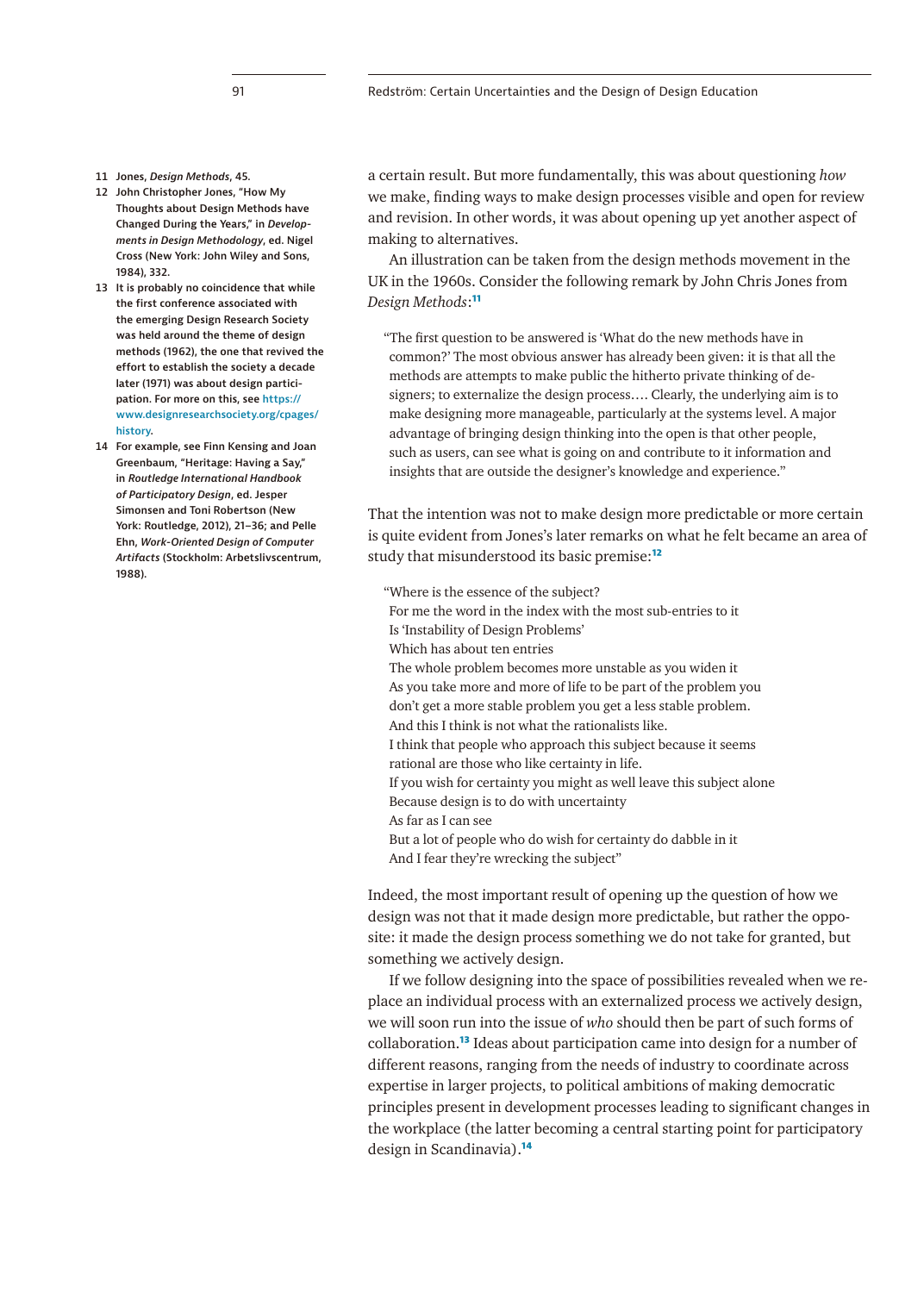<span id="page-9-1"></span>**The design space has expanded over time as a result of exploring new aspects of and possibilities for addressing complexity. © 2020 by Johan Redström.**



#### <span id="page-9-0"></span>**15 Jones,** *Design Methods***, xxxiii.**

Again, there is an inherent, critical orientation in this transformation of making, something asking us to be less certain about what making must be like. Jones again:

"Designer. Inventor. Architect. Genius. Leonardo da Vinci. Our new tradition, in the West, has been to believe that creativeness is a matter for gifted individuals and that an 'ordinary person,' or a group, cannot do anything new. I think this is a myth, but a difficult one to disprove. Looking back now, at this book, and at what has become of design methods, I think that this is the crux of the matter: the new methods permit collaborative designing whereas the old methods do not. They change the nature of designing, or can if one lets them."**[15](#page-9-0)**

Given this very brief outline of how design has been evolving, I would argue that a central reason the scope of design has been expanding is a result of how the interest in coping with complexity has led to critical and constant questioning of what making things can be like. This emerging design space is illustrated in [Figure 2](#page-9-1).

We can see the traces of each of these once radical transformations in how we work today. We see them in the ever expanding repertoire of prototyping, and how we still constantly come up with new ways of manifesting ideas, concepts, and use situations depending on what objectives, contexts, materials, and technologies we engage with. We can see it in how we continuously change and invent new design methods and processes as we understand more about the expanding design space and how to work with it. And we can see it in the many different ways to include people in a design process, ranging from design teams, field studies, and participatory processes, and in how the boundaries between 'designing' and 'using' undergo constant change, not to say gradual dissolution. One could say that the transformation of making from actually making things to making things possible built an inherent instability into design that ensures designing will never be quite what it used to be.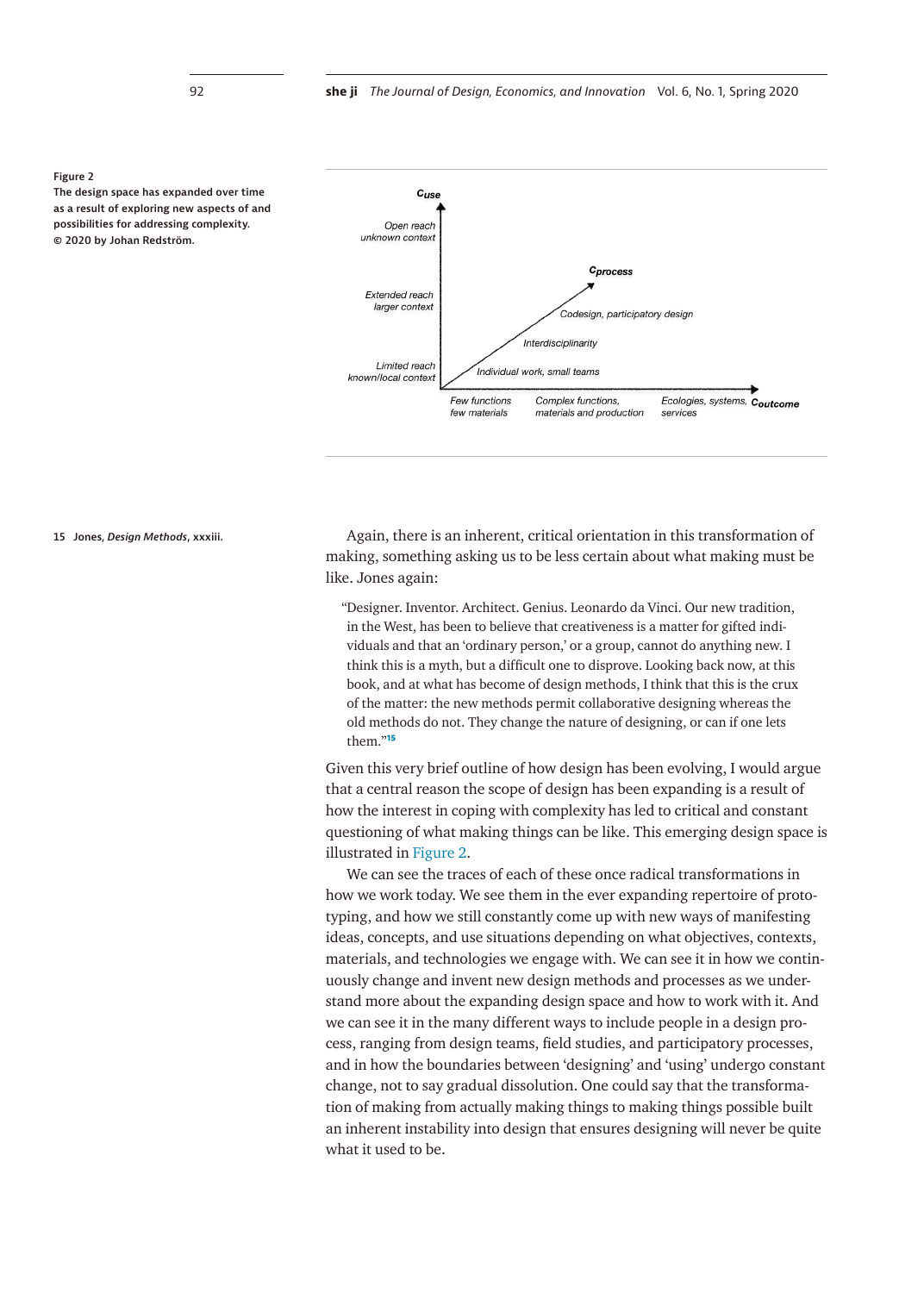<span id="page-10-0"></span>**16 Maria Göransdotter and Johan Redström, "Design Methods and Critical Historiography: An Example from Swedish User-Centered Design,"** *Design Issues* **34, no. 2 (2018): 20–30, DOI: [https://doi.](https://doi.org/10.1162/DESI_a_00483) [org/10.1162/DESI\\_a\\_00483.](https://doi.org/10.1162/DESI_a_00483)**

I believe it is crucial to keep in mind that the reason design has access to an expanding design space is not only be found in what new technologies and new design problems (and so on) we have engaged in, but also in our constant and critical questioning of making, and a commitment to not take designing for granted. These transformations of designing came out of a need to change rather than make things more stable. It is certainly convenient to think of the design process as having a fixed structure, of design methods as a pick and mix toolbox, but that is to radically reduce design's potential when it comes to dealing with complexity. Further, we risk disregarding the context in which these transformations emerged, somehow ending up with a perspective where ways of prototyping and methods or formats for participation and so on seem to exist in a void, as if they are timeless and neutral tools to be used at the pleasure of the designer.**[16](#page-10-0)** On the contrary, design has always evolved in relation to its context. As with any form of life, what is sustainable in one context might turn out to be an invasive species in another.

# **Designing Design Education**

With these historical trajectories in mind, let us turn to the question of design education. As mentioned briefly at the outset, there is no such thing as a general education in design. To ask a question like "What competencies and skills should a designer have?" is not that different from asking "What shape, material and color should a chair have?" The answer in both cases would have to be that it depends on who it's for, what it will be used for, where it will be made, and so on and so forth. To answer such questions, we need to engage in design—we need to actively start choosing between which options we have, based on what we aim for. And we need to negotiate a number of conflicting needs in order to come up with a meaningful whole that is something more than the sum of its parts. Precisely how do we conceptualize an educational program as a meaningful whole? Here follows three figures exploring how to conceptualize design education based on what was found in the stories told in the previous section.

## *Positions/Trajectories*

Imagine we were to plot out the elements of a design curriculum onto the three-dimensional illustration of complexity introduced earlier (see [Figure](#page-9-1)  [2](#page-9-1)). The design processes and methods taught and the forms of prototyping involved could be correlated to points on or near the three axes, and the final contours of the form that emerges would give us an understanding, or image, of how the program curriculum is "shaped," including how it relates to use, potential users, other stakeholders, and so on ([Figure 3\)](#page-11-0).

Now, there are at least two ways of constructing a curriculum after plotting a program onto a map like this. The first way is to decide where in this conceptual space of coping with complexity we want to situate the program's center of gravity—for instance, we could base this decision on what kind of outcome we aim for (as in product design, service design), or what kind of material we aim to concentrate on (as in textile design), or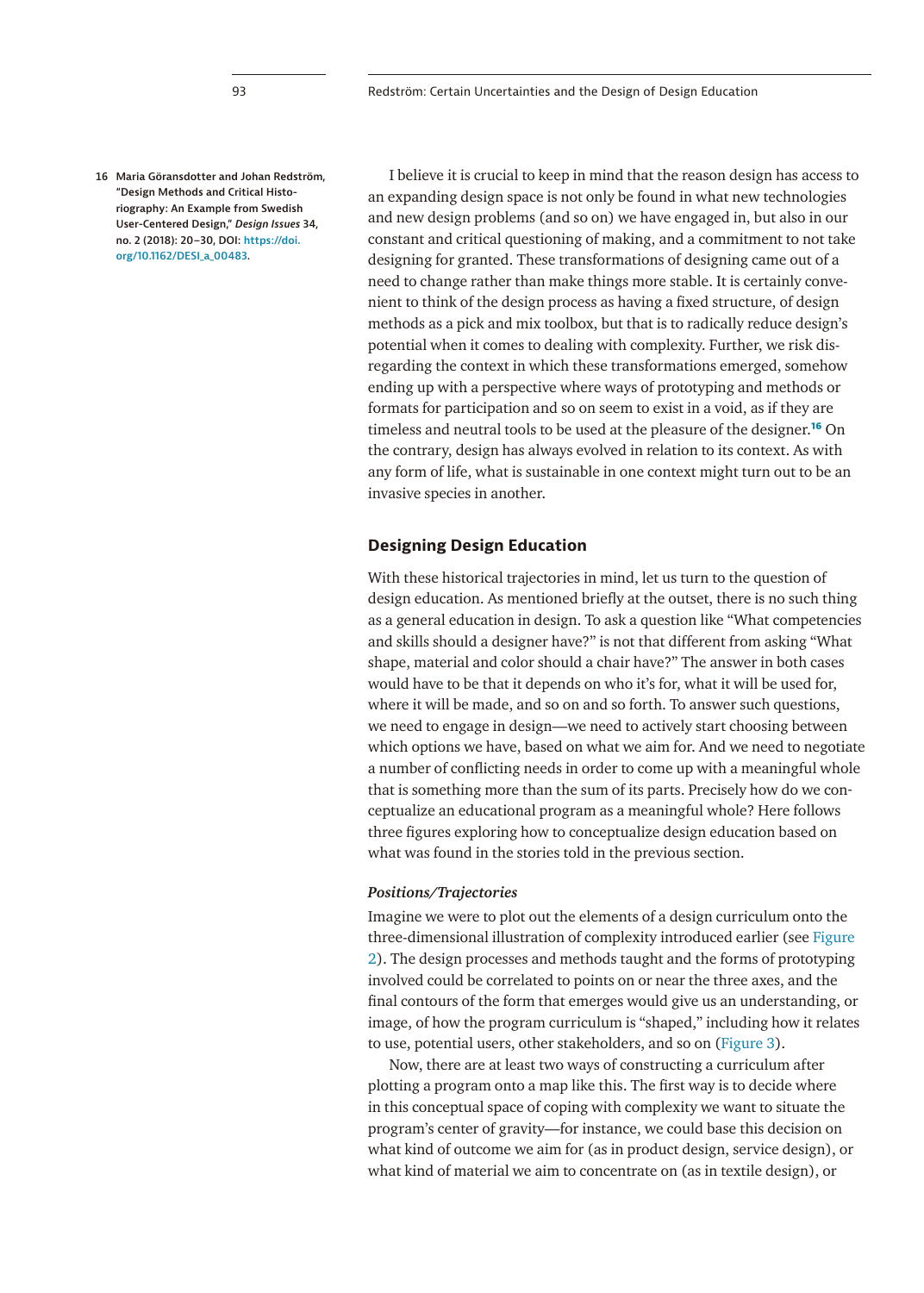<span id="page-11-0"></span>**A model of the curriculum in which the center and contours lie somewhere within the axes of its design focus (use, process, outcome). ©2020 by Johan Redström.**



<span id="page-11-1"></span>**Figure 4 A curriculum conceived as a trajectory; the** 

**resulting shape is similar to a situated line, but with no special center of gravity. ©2020 by Johan Redström.**

> what forms of collaboration to start from (as in codesign). All of these are perfectly valid and quite common ways of framing an educational program. Because such programs are based upon a stable core, it also makes sense to name them accordingly (as in "product design" or "codesign"). Historically, this seems to be the most common way to construct a curriculum: assume a position in this space (and maintain it).

The other way is to think of an educational program as a trajectory in this space. To the best of my knowledge, there are few programs explicitly conceived as trajectories rather than as having a center of gravity ([Figure 4\)](#page-11-1). Looking closely, however, there are often tendencies towards introducing increasing complexity over time within some curricula, and if there is a possibility for elective direction within the program, these can be seen as a kind of trajectories that will allow the students to move into different parts of this space. Further, many design students seem to have an (intuitive) understanding of this and create something of a trajectory for themselves by choosing different (kinds of) programs, often at different schools, to complete their undergraduate and post-graduate studies.

I believe that curricula based on trajectories rather than positions will become more common as design evolves, not only because the ways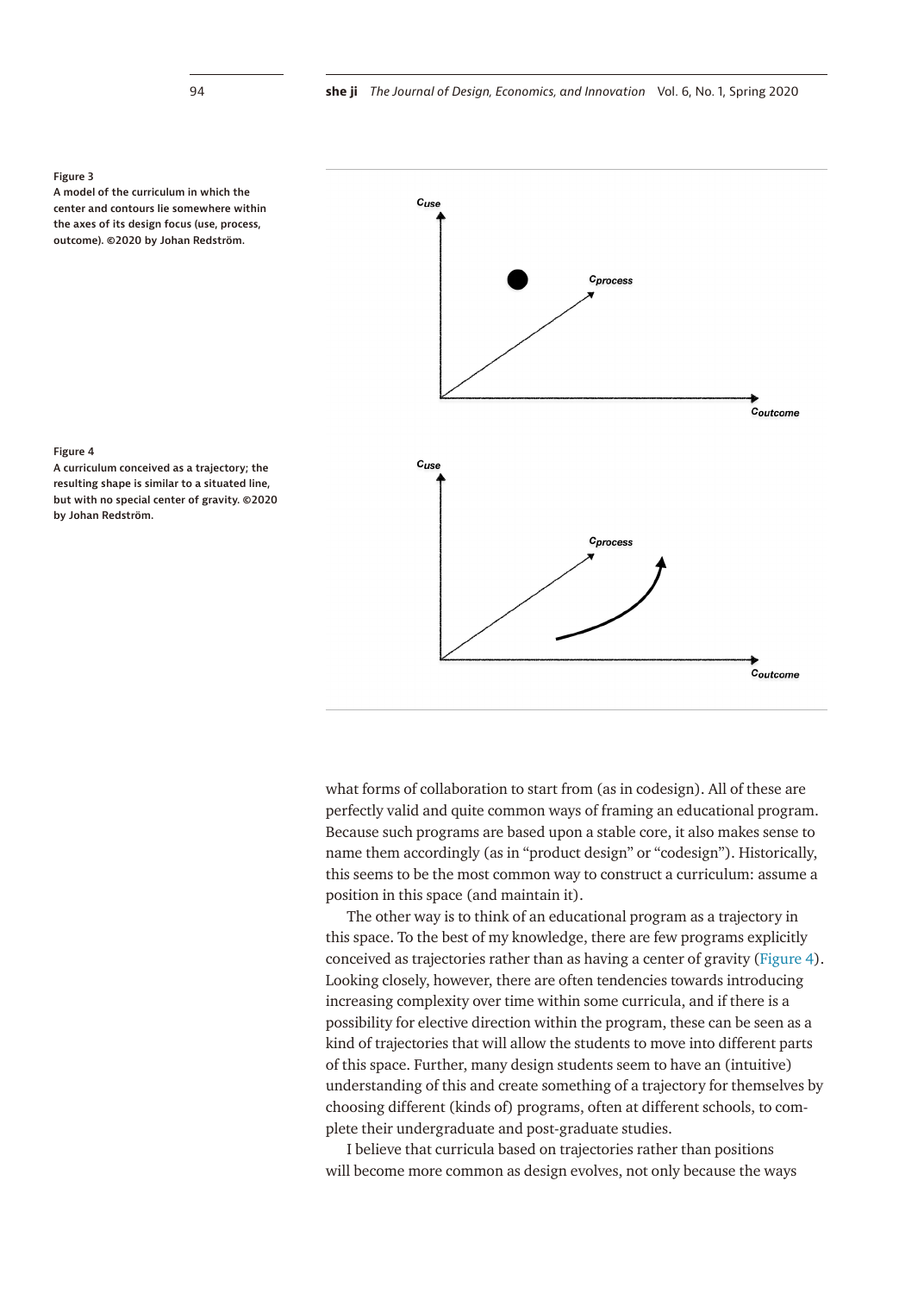<span id="page-12-0"></span>

Complexity

individual choice is becoming more prominent in higher education, but because this could be a way of responding to emerging needs in design. To offer a curriculum based on the idea of a trajectory rather than a position implies that the educational structure would embody a constant transformation of making. This can be used to counteract tendencies to stabilize the notion that "*this* is design and *this* is how you do it," and instead build the notion that design is actually inherently unstable into a program's movement through courses and projects.

# *Certainties/Uncertainties*

If we collapse the three-dimensional illustration of complexity used earlier in this text (see [Figures 1](#page-5-0) and [2](#page-9-1)) into just one dimension, and then plot any (perceived) increase in complexity over time, we might get something like the diagram in [Figure 5](#page-12-0).

Now, let us add two more lines to the graph based on the history of designing described earlier in this article. I have argued that there has been a constant opening up of new aspects of designing, and that less and less is taken for granted as starting points when designing. We can draw this as two lines, one representing the decreasing proportion of how much we take for granted and another one representing the increasing proportion of aspects of designing that we actively create and elaborate. The resulting visualization ([Figure 6](#page-13-0)) illustrates that we take less and less for granted, and that more and more aspects of making are opened up as we move through transformations of why we make, how we make, and with whom. In reality, the lines are a mess and not at all this smooth and continuous, but for our present discussion this simplification serves the purpose of showing how the balance between what is already given at the outset and what we actively go about changing, revising, finding out, and so on as part of designing has shifted.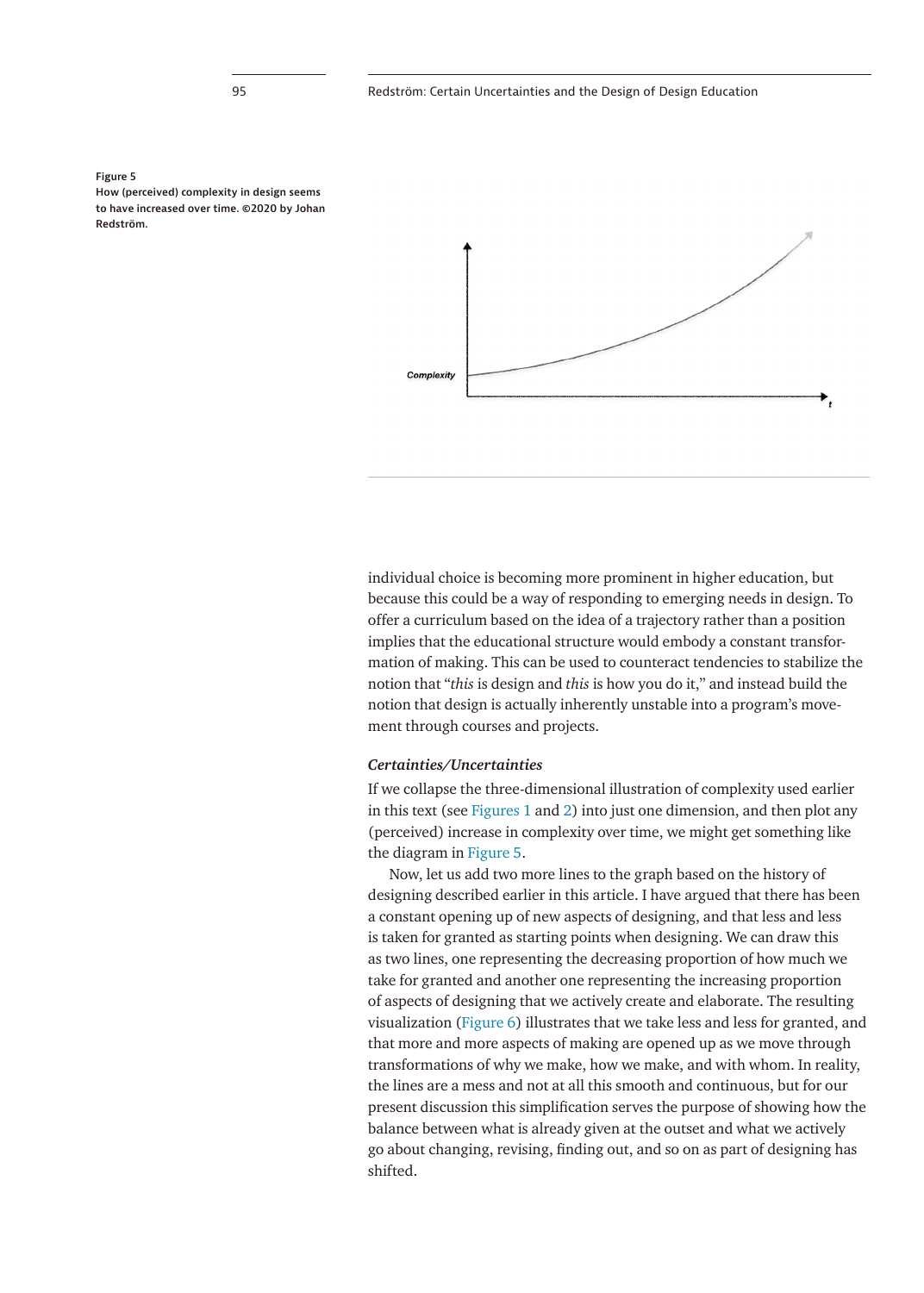

Why?

How?

Who?

What?

<span id="page-13-0"></span>**Figure 6** 

**How design has addressed increasing complexity by taking less and less about design for granted. ©2020 by Johan Redström** 

- <span id="page-13-1"></span>**17 See Johan Redström,** *Making Design Theory* **(Cambridge, MA: MIT Press, 2017), 55.**
- <span id="page-13-2"></span>**18 See Johan Redström, "On Technology as Material in Design,"** *Design Philosophy Papers* **3, no. 2 (2005): 39–54, DOI: [https://doi.org/10.2752/14487130](https://doi.org/10.2752/144871305X13966254124275) [5X13966254124275.](https://doi.org/10.2752/144871305X13966254124275)**
- <span id="page-13-3"></span>**19 See Johan Redström, "RE:Definitions of Use,"** *Design Studies* **29, no. 4 (2008): 410–23, DOI: [https://doi.org/10.1016/j.](https://doi.org/10.1016/j.destud.2008.05.001) [destud.2008.05.001;](https://doi.org/10.1016/j.destud.2008.05.001) Redström,** *Making Design Theory***, 71.**
- <span id="page-13-4"></span>**20 See Johan Redström and Heather Wiltse,**  *Changing Things: The Future of Objects in a Digital World* **(London: Bloomsbury, 2018), 9.**

Now, when we consider how design has developed in the past, there are indications we have come to a point where complexity is again moving beyond what contemporary ways of designing can cope with. There is a need to address yet another fundamental aspect of making: the central task for us now is how to open up the question of *what* we make. This is a most difficult question, as it tends to hide in plain sight. It is so easy to think this is exactly where we started, and that it is the question the entire design process revolves around: what is it that we're making, what should be the outcome? True, deciding what to make is perhaps the most central question we ask. But when we look at *how* we ask that question, how we set ourselves up to answer it, to a significant degree we take our conceptual space—the categories we work with and within; the concepts we use to describe, communicate, and even understand what we're doing, etcetera—for granted. And every time we take a concept for granted, we will reproduce the implications it has for how we conceive of an issue, what possibilities we see, how we frame what constitutes a preferable outcome, and so on. We come to assume we know what form is,**[17](#page-13-1)** what constitutes a material,**[18](#page-13-2)** what (or who) a user is,**[19](#page-13-3)** what a thing actually is,**[20](#page-13-4)** what value means, and so on and so forth. Not to mention how we almost desperately try to fit new things within already established categories—"This is not just any phone, it's a *mobile* phone; it's not just a mobile phone, it's a *smart* phone"—even though we realize that this brand new thing brings radical change to the ways we use and relate to the technology it offers.

Critical inquiries into concepts of design have been part of research and critical practice since the beginnings of designing, and designing would not have evolved as it has without them. Still, it appears that much of this work happens outside the context of everyday practice—at least in comparison to the extent to which different methods, prototyping and forms of collaboration are being explored as part of almost any design process. Indeed, design practices that engage extensively with the more conceptual realm we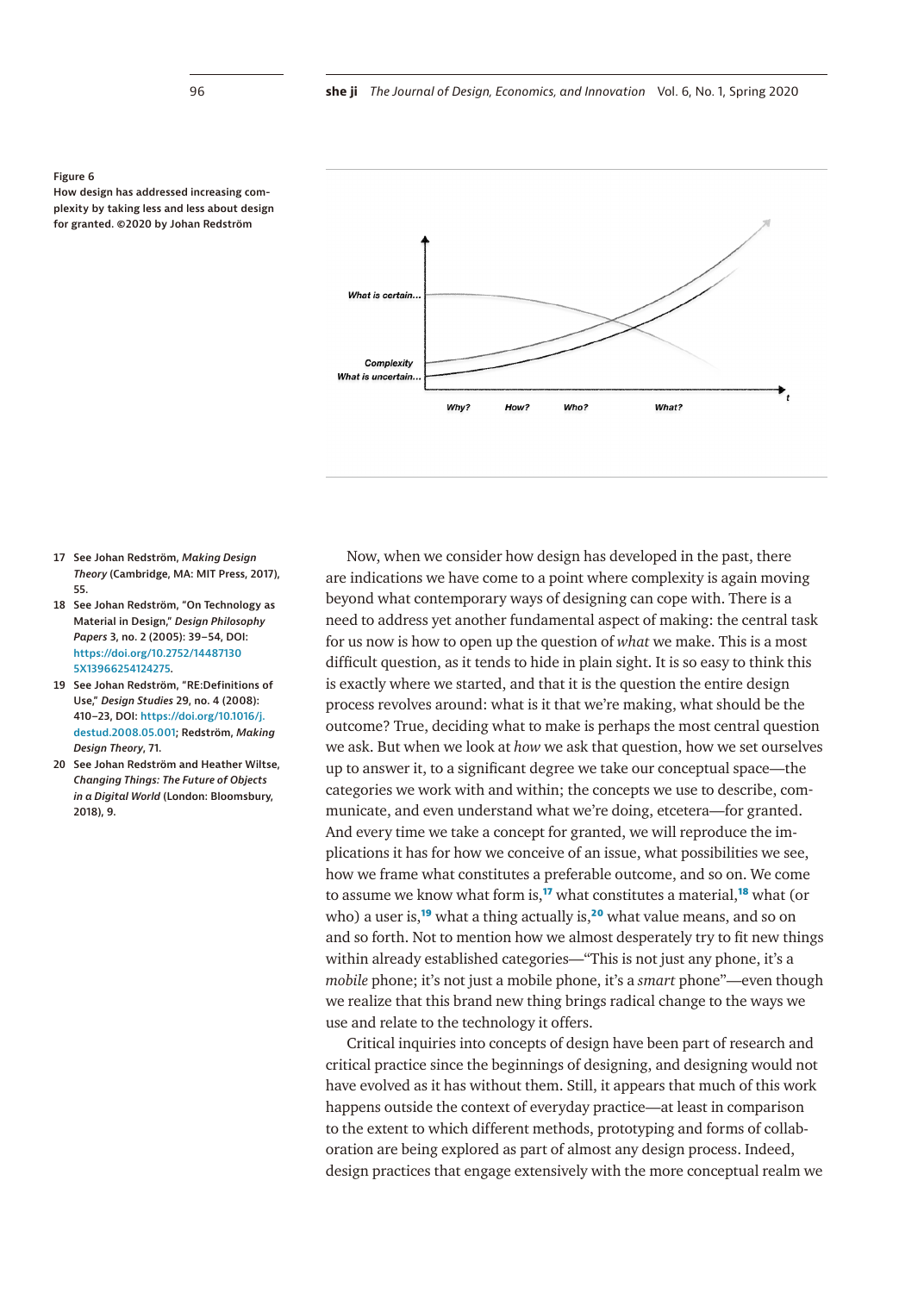<span id="page-14-0"></span>**21 Redström,** *Making Design Theory***, 35.**

typically call out as something slightly different, for instance as critical practice, speculative or conceptual design, or as design research. What we have made an integral part of designing with respect to *why* we make, *how* we make, and *who* is doing the making, we have never quite done with respect to the conceptual spaces we work with and in. (Rather, what sometimes seems to be happening is quite the opposite—a notion is spreading that there are *certain* ways that designers think that can be extracted, exported, and put to work in other disciplines.)

This push towards having to open up the basic what of design accelerates as we move to a place where the balance between certainty and uncertainty shifts even more towards the latter. If we look at contemporary challenges such as sustainability, a solution might not even be visible until our perspective has changed enough to allow another world to come into view. To gain access to possible ways for us to cope with complexity, we need to more actively start designing the conceptual spaces we depend on as we design, and we need to be at least as experimental, speculative, uncertain, and willing to let go of things taken for granted as the ones who initiated similar transformations in design before us. Indeed, design education might become much more theoretical than it has been in the past. But it will not be theory as we know it from other disciplines, because it will not be framed by a desire to find out *what is*, but driven by a need to find out *what could become*.

Naturally, one can decide to position an educational program anywhere on the spectrum between how much is considered certain and how much is not. There is nothing stopping us from simply deciding or defining (whether based on our own opinion, a study of current job market needs, or something else) that *this* is what design is and *this* is how you do it—and then teaching our students everything they need to know to *practice* precisely that. But that would be to disregard the critical shifts that design emerged from, and therefore to try to capture something that was never meant to be caught.

## *A Design/Designing*

Besides theory, another contemporary issue in design education concerns the relationship between basic education and research. As the outline of design's history above suggests, research did not get incorporated into design as the field evolved, or because the academy values knowledge and expertise based on where and how it is produced. Research is part of what made design emerge in the first place. This is research not necessarily in the sense of "producing knowledge as an end in itself," but as "an integral part of making (new) things possible." Indeed, I have argued that the most important shift making design possible was the substitution of actual production for learning and generating new knowledge. What we now call research through design, or research by design, or any other similar notion, is not really new—it is a more articulated cultivation of something that has been a central part of design ever since it first came about. Still, something important is happening and I believe it has to do with the issue of how to further open up design to being designed. To explain this, I will need another illustration.

Elsewhere, I have explored the idea that central dichotomies in design can be seen as continuous spectra.**[21](#page-14-0)** There I argued that while some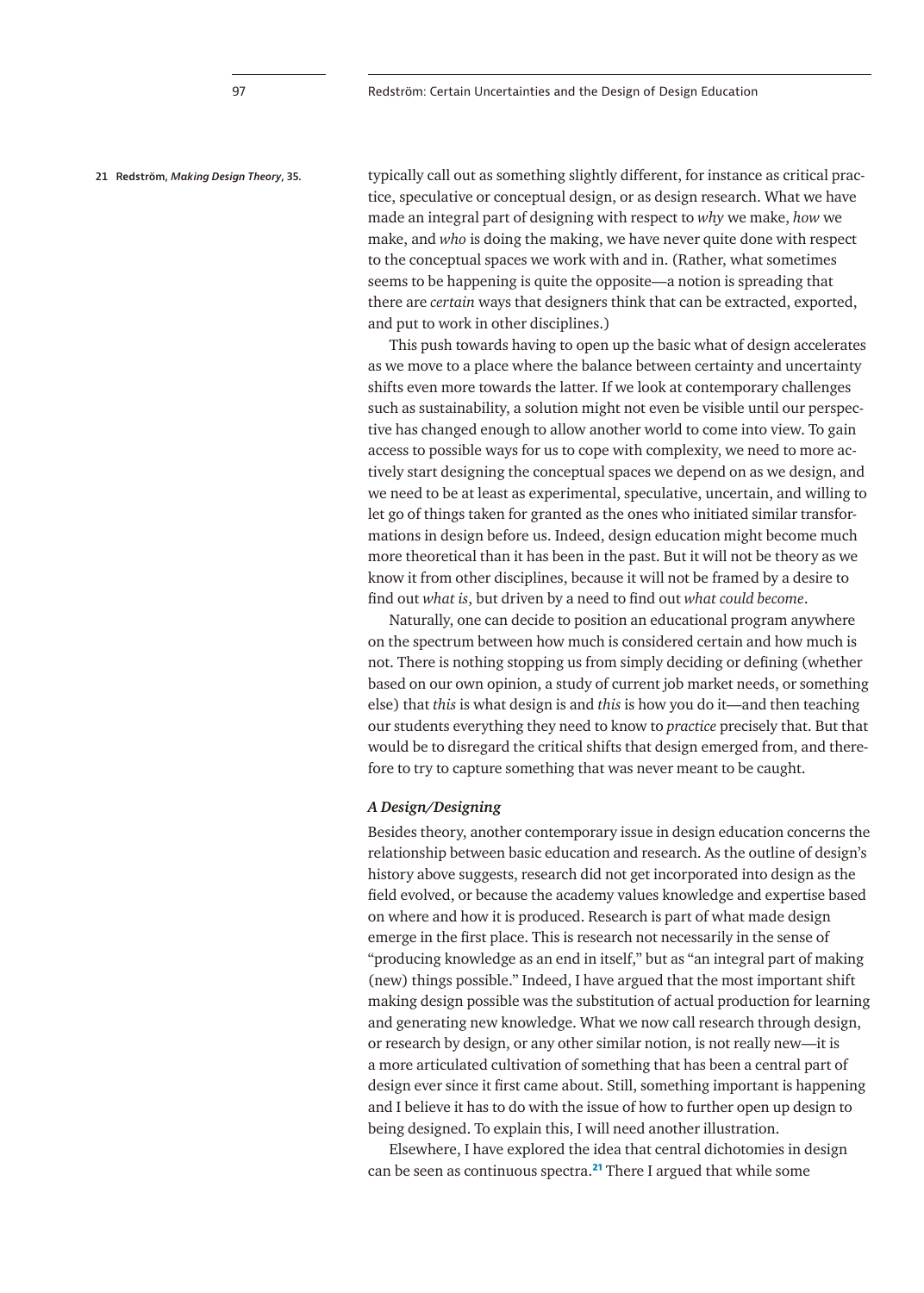<span id="page-15-0"></span>**The dichotomy between particular and general in design, instead depicted as a continuous spectrum ranging from what a design is to what designing is. Adopted from Redström,** *Making Design Theory***, 39. © 2017 by Johan Redström.** 



<span id="page-15-3"></span>**Figure 8** 

**Using design research not to determine which designs might be best, but rather what kinds of** *designing* **are possible. © 2017 and 2020 by Johan Redström.** 

- <span id="page-15-1"></span>**22 Gropius, "Principles for Bauhaus Production," 95.**
- <span id="page-15-2"></span>**23 Italics mine.**
- <span id="page-15-4"></span>**24 For example, see Harold G. Nelson and Erik Stolterman,** *The Design Way: Intentional Change in an Unpredictable World***, 2nd ed. (Cambridge, MA: MIT Press, 2012), 27.**

concepts might not be very easy to define on their own, they receive a precise, yet fluid, meaning in relation to each other. One such spectrum extends between the particular and the general, and I suggested that this can be used to understand a range of concepts spanning from what *a* design is to what design*ing* is about ([Figure 7\)](#page-15-0).

If we look at research done in design, it is often quite close to the particular "what a design is" end of this spectrum. And this might be because this is where it all started, as we saw earlier in the words of Gropius**[22](#page-15-1)**

"In the conviction that household appliances and furnishings must be rationally related to each other, the Bauhaus is seeking—by systematic practical and theoretical research into formal, technical, and economic fields—to derive *the* design of *an* object from *its* natural functions and relationships."**[23](#page-15-2)**

Today, we see traces of this idea in projects that might have a research phase, early on, during which designers aim to find out more about an outcome's use, potential users, contexts, technologies, and so on—knowledge that will support the creation of an appropriate right design. But if we are to open up the what of design, and make designing something we actively design, then this kind of research will not help us much, because it still revolves around a particular outcome and not the practice(s) that produce it.

As illustrated in [Figure 8](#page-15-3), we need design research that pushes the focus more towards the middle, where questions about what designing is are much more present. Some of the work happening in research through design can be interpreted as making such a shift away from the end of the (ultimate) particular**[24](#page-15-4)**—from making *a* design towards creating an alternative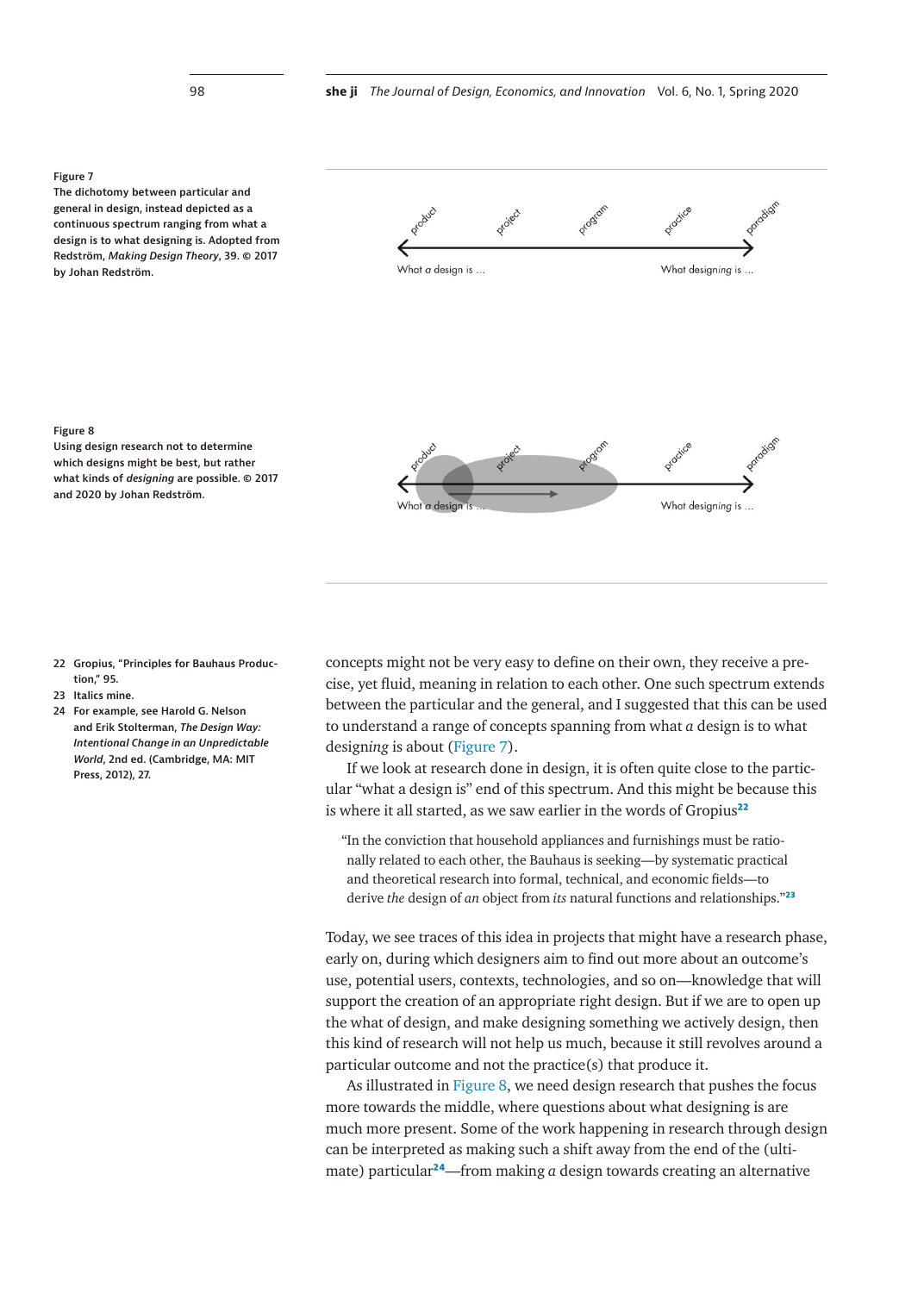<span id="page-16-0"></span>**25 Redström,** *Making Design Theory***, 83.**

example of what designing could be. Any resulting designs are not the only outcomes, they are also examples or illustrations that express something about what the act of designing could be. Such research opens up a perspective on designing itself as a central aspect of what is being explored—elsewhere, I have termed these "programmatic experiments." These offer hypothetical worldviews that illustrate something about what kind of designing they might support.**[25](#page-16-0)**

This could potentially lead design research in very different direction compared with more traditional notions of practice-based research. There is a considerable difference between seeing practice as a foundation for carrying out research, and seeing practice itself as something to be prototyped through speculative experiments (to paraphrase the quote from Gropius above). In any case, this is a kind of practice research I think we will see much more of in design education: research that allows students to critically explore the idea that *designing* is not something you are taught how to do, but something you learn how to make.

# **A Concluding Remark**

In this paper I have argued that complexity and uncertainty are intertwined in design, but perhaps not necessarily in the ways one might initially think of. I have argued that the perceived increase in complexity in design does not (only) stem from external factors, but from an inherent, continuous and critical questioning of what design is and could be. And that it is this critical attitude that has allowed the scope of design to grow, as less and less of what designing must be like has been taken for granted. To conclude, let us therefore take a look at two arguments regarding the future of design education sometimes heard from our surrounding context in academia: that design needs to be based on research, and that it needs to develop a stable theoretical basis. I would agree that both research and theory are of significance to us, and that both are likely to become even more important as design evolves. But I profoundly disagree as to why this will be the case. Research has always been central to design, as it was placed at its heart when making things was replaced by making things possible. Theory will become central, in the sense that designing will more actively engage in making the concepts and conceptual spaces needed to open new possibilities and address complexity. But neither research nor theory will be used to bring order and stability to design. On the contrary, we will use them to make things less certain.

# **Acknowledgments**

Special thanks to Maria Göransdotter, Elisa Giaccardi, and colleagues at Umeå Institute of Design.

# **Declaration of Interests**

There are no conflicts of interest involved in this article.